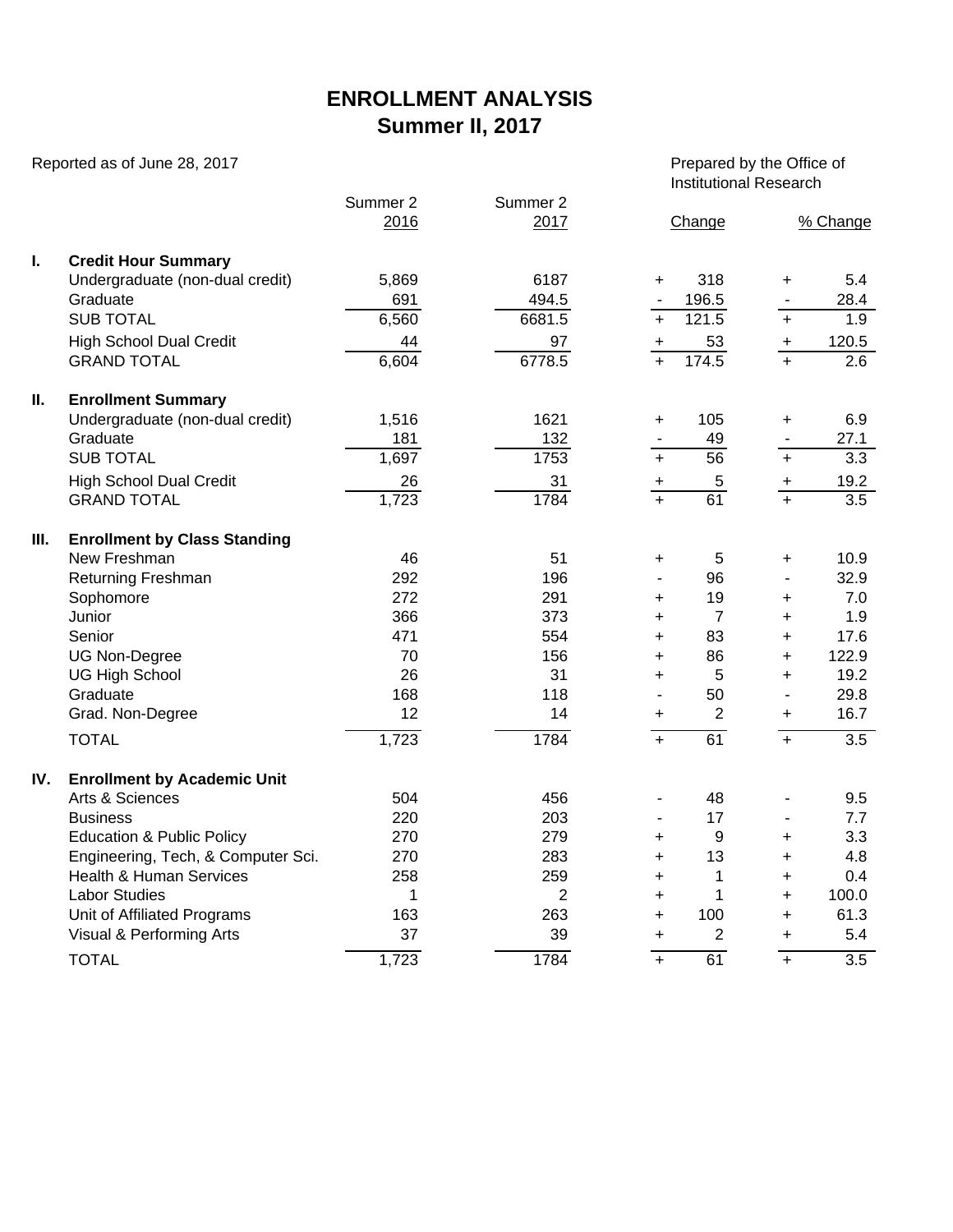(continued)

| V.   | <b>Credit Hours by Level and Residency</b>                          |       |        |                |       |           |       |  |  |  |  |  |
|------|---------------------------------------------------------------------|-------|--------|----------------|-------|-----------|-------|--|--|--|--|--|
|      | <b>UG Resident</b>                                                  | 5,333 | 5636   | $+$            | 303   | $+$       | 5.7   |  |  |  |  |  |
|      | <b>UG Non-Resident</b>                                              | 457   | 510    | $+$            | 53    | $\ddot{}$ | 11.6  |  |  |  |  |  |
|      | <b>UG Ohio Reciprocity</b>                                          | 123   | 138    | $+$            | 15    | $\ddot{}$ | 12.2  |  |  |  |  |  |
|      | Grad, Resident                                                      | 638   | 474.5  | $\blacksquare$ | 163.5 |           | 25.6  |  |  |  |  |  |
|      | Grad. Non-Resident                                                  | 47    | 20     |                | 27    |           | 57.4  |  |  |  |  |  |
|      | Grad. Ohio Reciprocity                                              | 6     | 0      |                | 6     | ۰         | 100.0 |  |  |  |  |  |
|      | <b>TOTAL</b>                                                        | 6,604 | 6778.5 | $+$            | 174.5 | $\ddot{}$ | 2.6   |  |  |  |  |  |
| VI.  | <b>Enrollment and Credit Hours by University</b><br><b>Students</b> |       |        |                |       |           |       |  |  |  |  |  |
|      | Indiana Univ.                                                       | 910   | 938    | $\ddot{}$      | 28    | +         | 3.1   |  |  |  |  |  |
|      | Purdue Univ.                                                        | 813   | 846    | $\ddot{}$      | 33    | $\ddot{}$ | 4.1   |  |  |  |  |  |
|      | <b>TOTAL</b><br><b>Credit Hours Taken</b>                           | 1,723 | 1784   | $+$            | 61    | $+$       | 3.5   |  |  |  |  |  |
|      | Indiana Univ.                                                       | 3,496 | 3562.5 | $\ddot{}$      | 66.5  | +         | 1.9   |  |  |  |  |  |
|      | Purdue Univ.                                                        | 3,108 | 3216   | $\ddot{}$      | 108   | $\ddot{}$ | 3.5   |  |  |  |  |  |
|      | <b>TOTAL</b>                                                        | 6,604 | 6778.5 | $\ddot{}$      | 174.5 | $\ddot{}$ | 2.6   |  |  |  |  |  |
| VII. | Full Time Equivalent (FTE) by Level *                               |       |        |                |       |           |       |  |  |  |  |  |
|      | Undergraduate                                                       | 394   | 419    | $\ddot{}$      | 25    | +         | 6.3   |  |  |  |  |  |
|      | Graduate                                                            | 58    | 41     |                | 17    |           | 29.3  |  |  |  |  |  |
|      | <b>TOTAL</b>                                                        | 452   | 460    | $\ddot{}$      | 8     | $\ddot{}$ | 1.8   |  |  |  |  |  |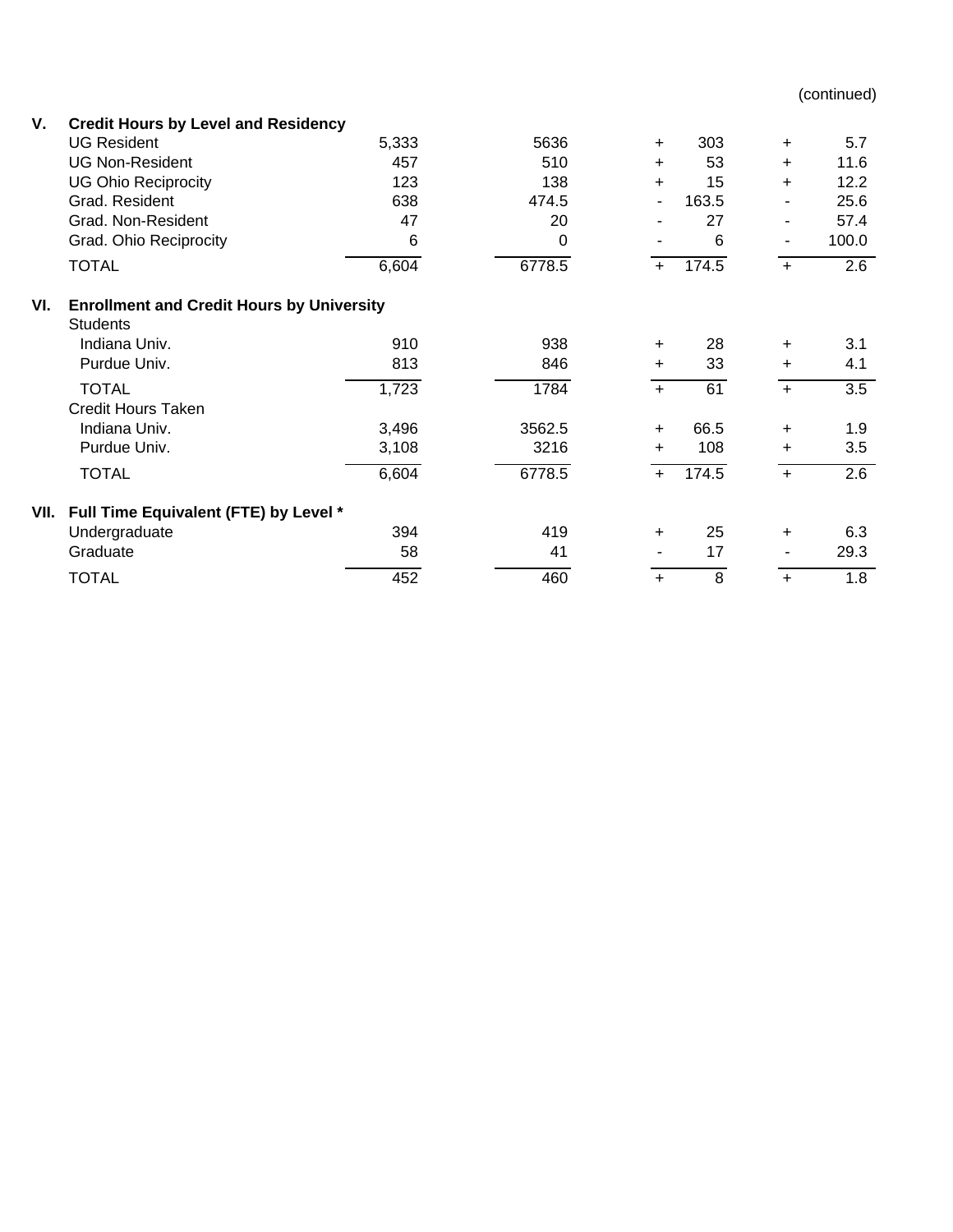## **VIII. Enrollment by Major Department and Credit Hours Taught (Includes Dual Credit Enrollment and Credit Hours)**

Enrollment by Department Credit Hours Taught

|                                      | 2016 | 2017   |                          | Change           |                          | % Change | 2016  | 2017        |                          | Change |                          | % Change |
|--------------------------------------|------|--------|--------------------------|------------------|--------------------------|----------|-------|-------------|--------------------------|--------|--------------------------|----------|
| <b>ACADEMIC AFFAIRS</b>              |      |        |                          |                  |                          |          |       |             |                          |        |                          |          |
| Office of VCAA                       |      |        |                          |                  |                          |          | 23    | 0           |                          | 23     | $\overline{a}$           | 100.0    |
| <b>TOTAL</b>                         |      |        |                          |                  |                          |          | 23    | $\mathbf 0$ |                          | 23     | $\blacksquare$           | 100.0    |
| <b>ARTS &amp; SCIENCES</b>           |      |        |                          |                  |                          |          |       |             |                          |        |                          |          |
| <b>Agriculture &amp; Forestry</b>    | 4    | 0      |                          | 4                |                          | 100.0    |       |             |                          |        |                          |          |
| Anthropology                         | 3    | 4      | $\ddot{}$                | 1                | +                        | 33.3     | 30    | 30          |                          | 0      |                          | 0.0      |
| Arts & Sci. Spec. St.                | 13   | 2      | $\blacksquare$           | 11               | $\overline{\phantom{a}}$ | 84.6     |       |             |                          |        |                          |          |
| Biology                              | 103  | 98     | $\overline{\phantom{a}}$ | 5                | $\overline{\phantom{a}}$ | 4.9      | 355   | 342         | $\overline{\phantom{a}}$ | 13     | $\overline{\phantom{a}}$ | 3.7      |
| Chemistry                            | 16   | 17     | $\ddot{}$                | 1                | +                        | 6.3      | 206   | 191         | $\overline{\phantom{a}}$ | 15     | $\blacksquare$           | 7.3      |
| Coll. Arts & Sci. Transfer           | 19   | 3      | $\overline{\phantom{a}}$ | 16               | $\overline{\phantom{a}}$ | 84.2     |       |             |                          |        |                          |          |
| Communication                        | 38   | 39     | +                        | 1                | $\ddot{}$                | 2.6      | 384   | 405         | $\ddot{}$                | 21     | $\ddot{}$                | 5.5      |
| Com Sci & Disorders                  | 5    | 10     | $\ddot{}$                | 5                | $\ddot{}$                | 100.0    |       |             |                          |        |                          |          |
| English & Linguistics                | 25   | 27     | $\ddot{}$                | $\overline{c}$   | +                        | 8.0      | 730   | 560         |                          | 170    |                          | 23.3     |
| <b>General Studies</b>               | 121  | 124    | $\ddot{}$                | 3                | $\ddot{}$                | 2.5      |       |             |                          |        |                          |          |
| Graduate School Tran.                | 3    | 0      |                          | 3                | $\overline{\phantom{a}}$ | 100.0    |       |             |                          |        |                          |          |
| History                              | 20   | 14     |                          | 6                |                          | 30.0     | 240   | 354         | $\ddot{}$                | 114    | +                        | 47.5     |
| <b>Interdisciplinary Studies</b>     |      |        |                          |                  |                          |          | 33    | 38          | $\ddot{}$                | 5      | $+$                      | 15.2     |
| Interntl Lang/Culture Stds           | 10   | 3      |                          | 7                |                          | 70.0     | 175   | 162         | $\overline{\phantom{a}}$ | 13     | $\overline{\phantom{a}}$ | 7.4      |
| Journalism                           |      |        |                          |                  |                          |          |       |             |                          |        |                          |          |
| <b>Mathematical Sciences</b>         | 12   | 21     | +                        | 9                | +                        | 75.0     | 735   | 756         | $\ddot{}$                | 21     | $\ddot{}$                | 2.9      |
| Physics                              | 15   | 11     | $\overline{\phantom{a}}$ | 4                | $\overline{\phantom{a}}$ | 26.7     | 352   | 452         | $+$                      | 100    | $+$                      | 28.4     |
| <b>Political Science</b>             | 13   | 16     | $\ddot{}$                | 3                | +                        | 23.1     | 78    | 174         | $\ddot{}$                | 96     | $+$                      | 123.1    |
| Psychology                           | 63   | 53     | $\overline{\phantom{a}}$ | 10               |                          | 15.9     | 489   | 492         | $\ddot{}$                | 3      | $\ddot{}$                | 0.6      |
| Sci. & Other PU Transfer             | 18   | 4      | $\overline{\phantom{a}}$ | 14               |                          | 77.8     |       |             |                          |        |                          |          |
| Sociology                            | 3    | 10     | $\ddot{}$                | 7                | $\ddot{}$                | 233.3    | 51    | 198         | $\ddot{}$                | 147    | $\ddot{}$                | 288.2    |
| <b>TOTAL</b>                         | 504  | 456    | $\blacksquare$           | 48               |                          | 9.5      | 3,858 | 4154        | $+$                      | 296    | $+$                      | 7.7      |
| <b>BUSINESS</b>                      |      |        |                          |                  |                          |          |       |             |                          |        |                          |          |
| Accounting/Finance                   | 60   | 85     | $+$                      | 25               | +                        | 41.7     | 99    | 96          |                          | 3      |                          | 3.0      |
| <b>Business Admin/BUA</b>            | 94   | 22     | $\overline{\phantom{a}}$ | 72               |                          | 76.6     |       |             |                          |        |                          |          |
| Economics                            | 7    | 6      | $\blacksquare$           | 1                |                          | 14.3     | 183   | 105         |                          | 78     |                          | 42.6     |
| Management/Marketing                 | 59   | $90\,$ | +                        | 31               | +                        | 52.5     | 435   | 409.5       |                          | 25.5   |                          | 5.9      |
|                                      |      |        |                          |                  |                          |          |       |             |                          |        |                          |          |
| <b>TOTAL</b>                         | 220  | 203    | $\overline{\phantom{a}}$ | 17               |                          | 7.7      | 717   | 610.5       |                          | 106.5  |                          | 14.9     |
| <b>EDUCATION &amp; PUBLIC POLICY</b> |      |        |                          |                  |                          |          |       |             |                          |        |                          |          |
| <b>Education General</b>             | 4    | 5      | $\pm$                    | 1                | +                        | 100.0    |       |             |                          |        |                          |          |
| <b>Educational Studies</b>           | 126  | 122    |                          | 4                |                          | 3.2      | 132   | 177         | +                        | 45     | $\ddot{}$                | 34.1     |
| <b>Professional Studies</b>          | 95   | 86     |                          | 9                |                          | 9.5      | 564   | 480         |                          | 84     | $\overline{\phantom{a}}$ | 14.9     |
| <b>Public Policy</b>                 | 45   | 66     | $\pm$                    | 21               | +                        | 46.7     | 12    | 96          | +                        | 84     | $\ddot{}$                | 700.0    |
|                                      |      |        |                          |                  |                          |          |       |             |                          |        |                          |          |
| <b>TOTAL</b>                         | 270  | 279    | $+$                      | $\boldsymbol{9}$ | $\ddot{}$                | 3.3      | 708   | 753         | $+$                      | 45     | $+$                      | 6.4      |